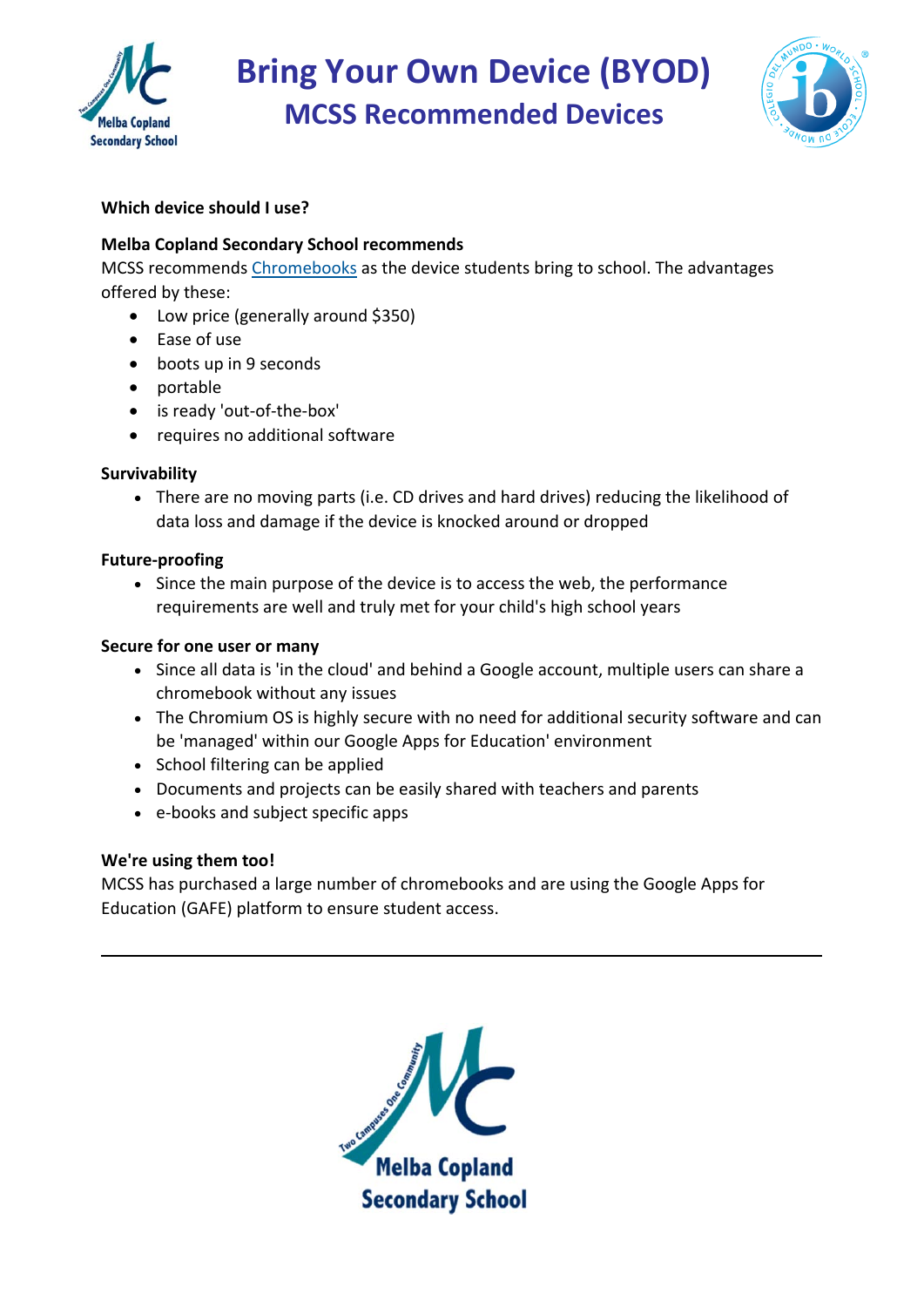## **The following is a list of other devices that can be utilised in the BYOD environment All devices need to be able to have a chrome browser or drive web apps installed.**

# **Full Compatibility ‐ Highly Suitable**

These devices listed below have full support for the Google Apps environment. They will be able to access the internet, email and be able to create and share Google documents at school with no additional cost beyond the purchase of the device.

### **Windows PC/Laptops:**

Windows based PCs/Laptops are the most common computing device that students will encounter. They offer the greatest flexibility, but are relatively bulky, expensive and require software to be purchased before they can be fully functional. They also require anti-virus and security software. Expert knowledge may be needed to configure the device and correct any faults. Modern laptop battery performance is highly variable ‐ MCSS recommends laptops with at least 5 ‐ 6 hours of battery life for daily usage.

*Recommended specifications ‐ Anything released in the last 8 years. Chrome browser is preferred. Opera and Firefox are also very compatible and Internet Explorer 8 or better will work adequately.*

#### **Macbooks/iMacs/Mac Pros:**

Apple computers are similar to Windows PCs in most respects, with the same advantages and disadvantages. At present, Macs do not suffer from virus threats to the same extent that Windows based computers do. However, expert knowledge may be needed to configure the device and correct any faults. Macbook battery performance is usually good enough for a whole day.

*Recommended specifications ‐ Any Intel‐processor based mac computer. Chrome browser is preferred. Opera, Safari and Firefox are also very compatible.*

## **Windows Netbooks:**

Windows based netbooks offer the flexibility of a PC, but with greater portability, at the cost of slower performance. Most netbooks offer excellent battery performance. These are highly suitable for most classroom tasks. However, expert knowledge may be needed to configure the device and correct any faults.

*Recommended Specifications ‐ Any current model Windows 7 based netbook. Chrome browser is preferred. Opera and Firefox are also very compatible and Internet Explorer 8 or better will work adequately. Older netbooks (more than two years) may have performance issues ‐ check with ADHS before purchasing a preowned netbook. ADHS does not recommend netbooks that do not have a Windows operating system.*

## **iPad and iPad mini:**

iPads offer all the computer capabilities of a full computer in a highly portable and highly secure device. Apps for iPads are usually very cheap and can offer similar features to full programs on PC and Mac computers. Set up and operation is usually very simple. They are expensive and comparatively fragile, so a protective case is highly recommended. *All models supported. Chrome browser and Drive apps are recommended. A keyboard is recommended with the iPad mini.*